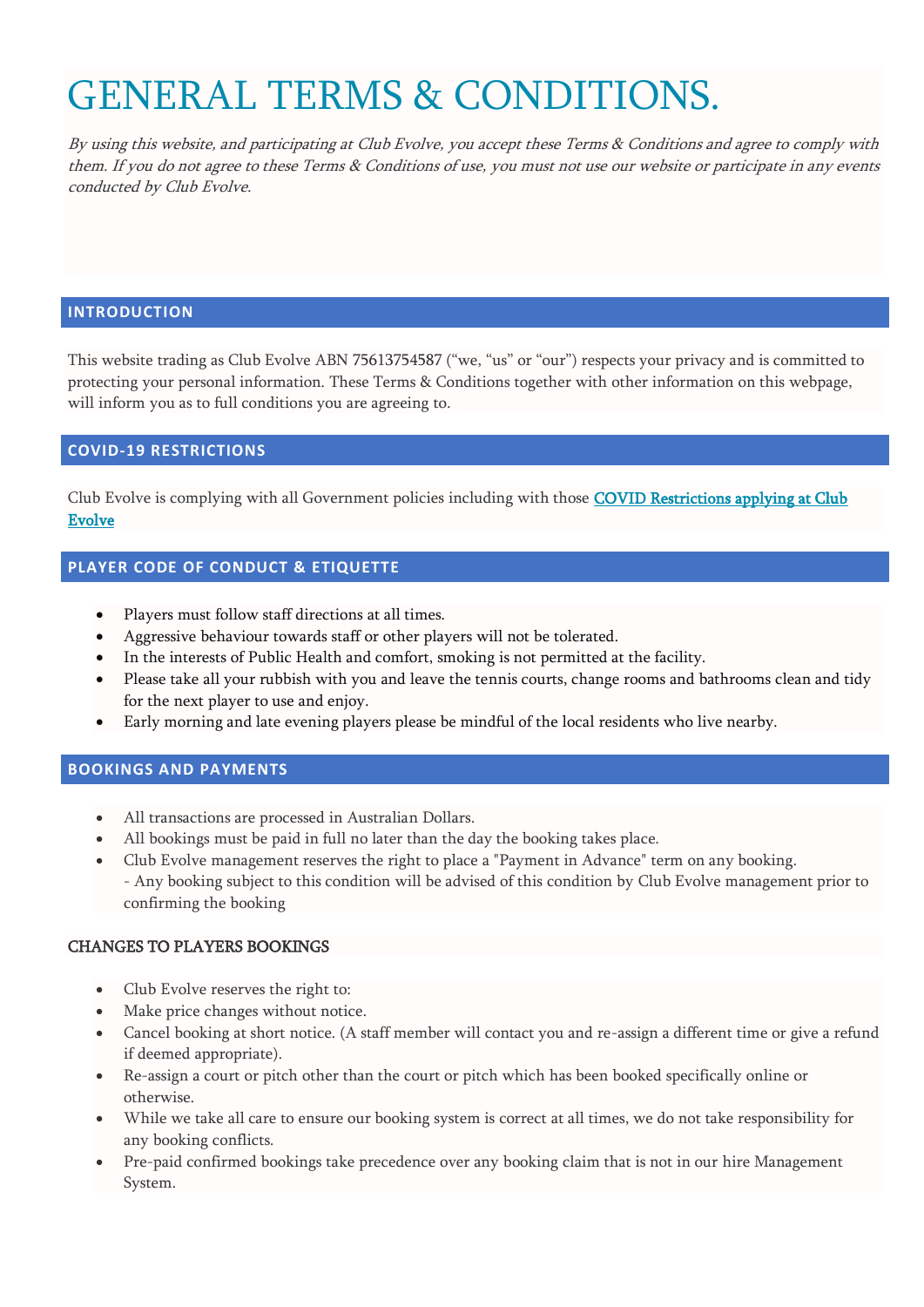It is the customer's responsibility to provide evidence of any booking claim.

#### COMMERCIAL BOOKINGS

- Use of the bookings system is for private only & is not re-saleable.
- Tennis Coaches are not permitted to book courts for commercial use or conduct any coaching related activity.
- Members/Visitors are not permitted to book courts or pitches for non-Club Evolve Coaches to conduct lessons.
- Friends/family coaching friends/family is not permitted without prior consent from management.
- Event Management Companies must apply in writing outlining the exact details of the event that is to be held, before any booking considerations can be made.
- We reserve the right to cancel any booking deemed to be used for tennis coaching or commercial purposes without compensation to the customer or member in question.

# TIME EXTENSIONS

- Extending your booking is not free of charge. Please check with the office first if you have booked a court for an hour and play an extra 20 minutes additional court hire fees apply.
- Using additional courts that are not booked and paid for is not free of charge. Please check with the office first – if a group of 4 players decide to play singles because the court adjacent is vacant, additional court hire fees will apply.

# **CANCELLATIONS, PAYMENTS, REFUNDS, CREDITS.**

- Court or pitch hire. A Minimum of 24 hrs notice must be provided to Cancel or Change a booking. - Less than 24hrs notice & you will still be charged the Full Hire Fee.
- Refunds are not provided for any/all bookings.
- No Credits are provided for any/all Competition Bookings.
- Club Evolve Management reserves the right to place a "No Cancelation" term on any booking. - Any booking subject to this condition will be advised of this condition by management prior to confirming the booking.
- Credits are non-refundable.
- In the event you find the courts wet at the beginning of your booking, it starts raining during your booking or there is heavy due on the courts please be aware that you play on the courts at your own discretion.
- A Credit is provided if you consider the courts unplayable.
- Permanent Bookings 24hrs cancellation notice.
- No shows & last minute cancellations cannot and will not be credited.
- Player Credits have a 3 month expiry date from the date the credit is created.
- Credits can be used for court or pitch hire only.
- Club Evolve does not give cash or credit card refunds for court hire, event cancellations and Pro-Shop purchases in the event a player cancels or changes their mind.

# **COACHING PROGRAMS**

- Unless otherwise authorised by Club Evolve management, no commercial coaching activities are permitted at Club Evolve other than those conducted by Club Evolve.
- Club Evolve Coaching Programs :-
	- Only children registered into a program can participate.
	- Children attending a Free Trial must be registered by their parent before participating.
	- Sessions are rarely cancelled and they do take place during rain.
	- No "make up" sessions are provided for children who do not attend for any reason.
	- Parents can cancel their child's registration with a minimum of 1 week notice, and a Credit (not refund) for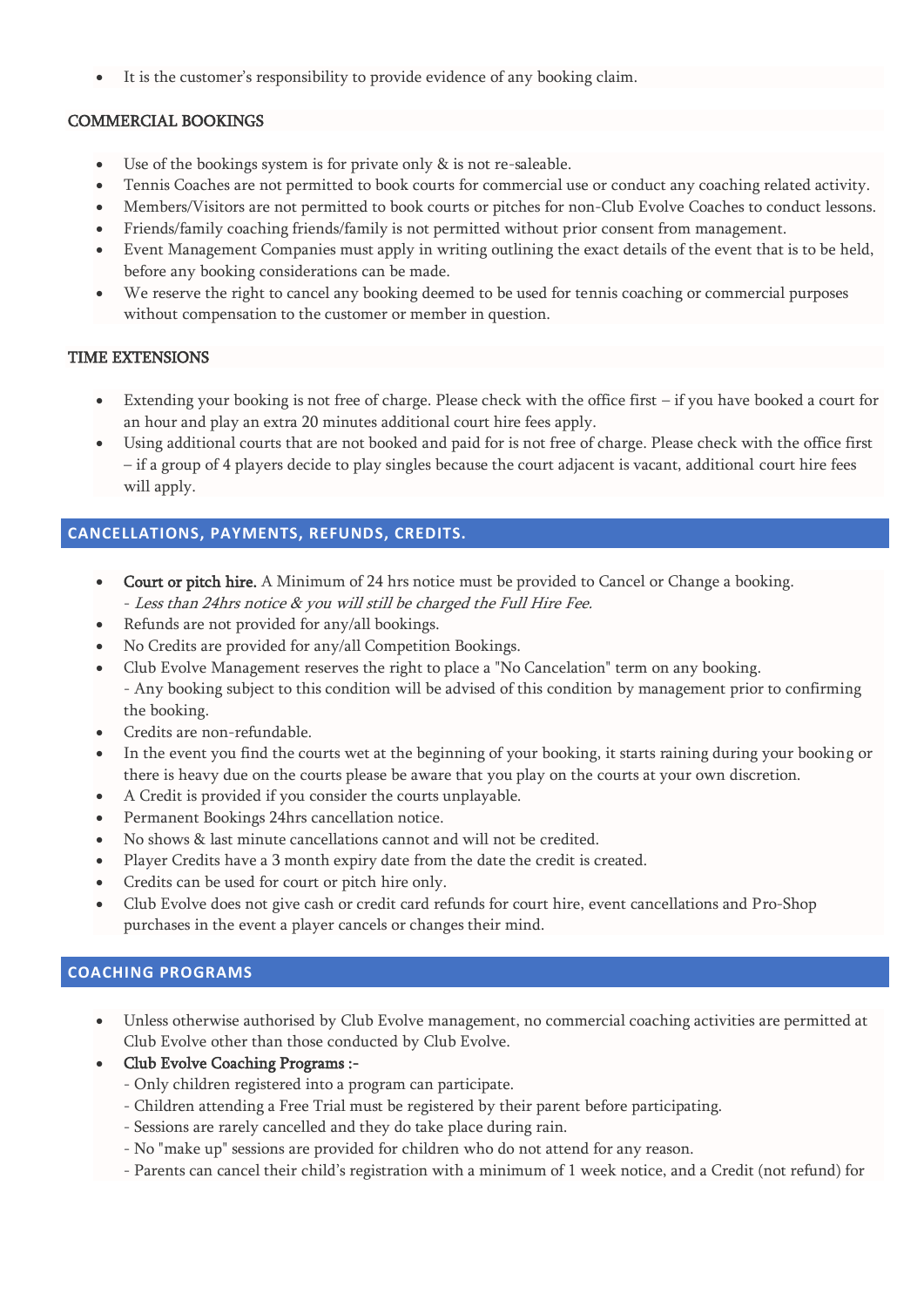the balance will be put on the parents account.

- Payment is required no later than the 2nd week of attendance.

#### **PARTICIPANTS WITH MEDICAL CONDITIONS**

- Club Evolve staff do not supply and/or administer any form of medication to any person attending Club Evolve.
- If a person has any form of medical condition that is deemed serious or potentially life threatening by a doctor then Club Evolve must be provided with a signed "approval to participate letter" from a doctor, before that person can participate in any event organised by Club Evolve.

- The "approval to participate letter" must clearly identify the medical condition and include a "treatment plan" so Club Evolve can provide the letter to Ambulance or any other emergency medical treatment provider if required.

- Club Evolve does not take responsibility for the implementation of any specific individuals "medical condition treatment plan".

- Club Evolve does not take responsibility for any form of medical treatment other than emergency first aid while awaiting Ambulance or other medical professional service to the individual.

- If Club Evolve staff deem it necessary to call an Ambulance for any individual at Club Evolve, then they will do that and any costs associated with the Ambulance or associated medical treatment is the sole responsibility of the individual.
- If Club Evolve staff believe that a child attending an event organised by Club Evolve is unwell then the parent will be advised as soon as practically possible.

#### **COMPETITIONS & TOURNAMENTS**

• All players participating in Club Evolve competitions and/or tournaments plus all spectators must abide by the Club Evolve [Competition Rules.](http://www.clubevolve.com.au/)

#### **SECURITY AND SAFETY**

- Club Evolve is covered by a CCTV network
- Anyone identified as being abusive and/or violent on the premises of Club Evolve may be banned from entry into Club Evolve.
- Any illegal acts may be referred directly to the Police by Club Evolve.
- Kicking, throwing, playing with any ball is not permitted in any area of the Club Evolve other than on Courts or on the Full Field.
- No climbing of fences is permitted at Club Evolve.

# **FOOTWEAR**

- Players cannot use Boots with Steel Studs or "Blades".
- Enclosed footwear must be worn at all times

#### **ALCOHOL AND SMOKING**

• Alcohol and/or Smoking are not permitted on the premises of Club Evolve.

#### **ANIMALS**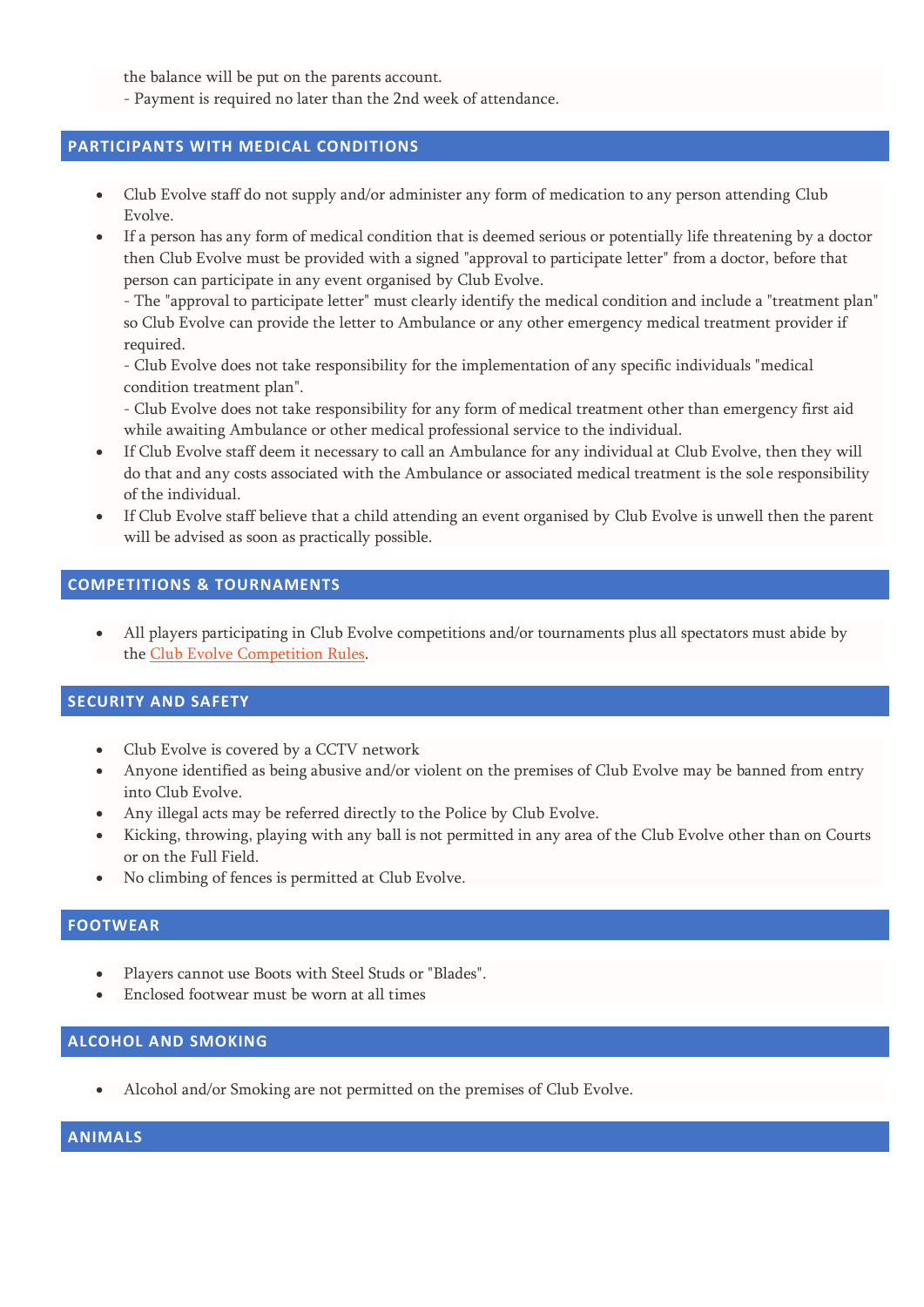• No Animals, other than Certified Guide Dogs, are permitted on the premises of Club Evolve Kick Zone or Tennis Courts.

# **FOOD AND DRINKS**

- Food and/or Drinks of any form are not permitted on the tennis courts or kick pitches at Club Evolve.
- Glass Bottles are not permitted on the premises of Club Evolve for the safety of our patrons.
- Chewing Gum and/or Bubble Gum are not permitted on the premises of Club Evolve.

#### **LIABILITY & INSURANCE**

- Club Evolve conducts business with Policies of Public Liability Insurance and Workers Compensation Insurance in place.
- All persons entering the premises of Club Evolve accept responsibility for any injury or illness arising out of or in connection with their participation in activities at the premises.
- All persons entering the premises of Club Evolve release and discharge Club Evolve, its employees and agents from any claim, suit, demand, expense or cost in respect of any injury or illness arising out of or in connection with their participation in activities at the premises.
- Any person(s) using Club Evolve to play Soccer are covered by Club Evolve' Insurance Policies. I.E. Covered by the specific Policies of Public Liability Insurance and Workers Compensation Insurance. This point does not in any way contradict Point 2.
- Any person(s) using Club Evolve for play or training in Rugby Union, Rugby League, Australian Rules, and all other contact sports is NOT covered by Club Evolve' Insurance Policies and they do so at their own risk and accept responsibility for any injury or illness arising out of or in connection with their participation in these activities at the premises of Club Evolve. Club Evolve hires Courts/Field at the premises to the person(s) on the basis that they understand and accept this condition of use, and that they inform any other person(s) who may be participating in activities on that Court of Full Field hire.

# **PERMITTED ACTIVITIES**

• No "commercial activities" of any/all forms are permitted at Club Evolve other than those conducted by Club Evolve, unless otherwise authorised by Club Evolve in writing.

- Any person(s) or organisation(s) identified as conducting such activities without the written authority of Club Evolve may be banned from Club Evolve.

- Club Evolve reserves the right to ban any activity at Club Evolve that management deems inappropriate use of the facilities.
	- Any person(s) or organisation(s) identified as conducting such activities may be banned from Club Evolve.

# PRIVACY POLICY.

# Last updated 5<sup>th</sup> February 2021.

# **1. INTRODUCTION**

BBB One Pty Ltd as trustee for the BBB Unit Trust trading as Club Evolve ABN 55 926 112 109 ("we, "us" or "our") respects your privacy and is committed to protecting your personal information. This policy together with other information on this webpage, will inform you as to how we collect and process your personal information through your use of and access to our website.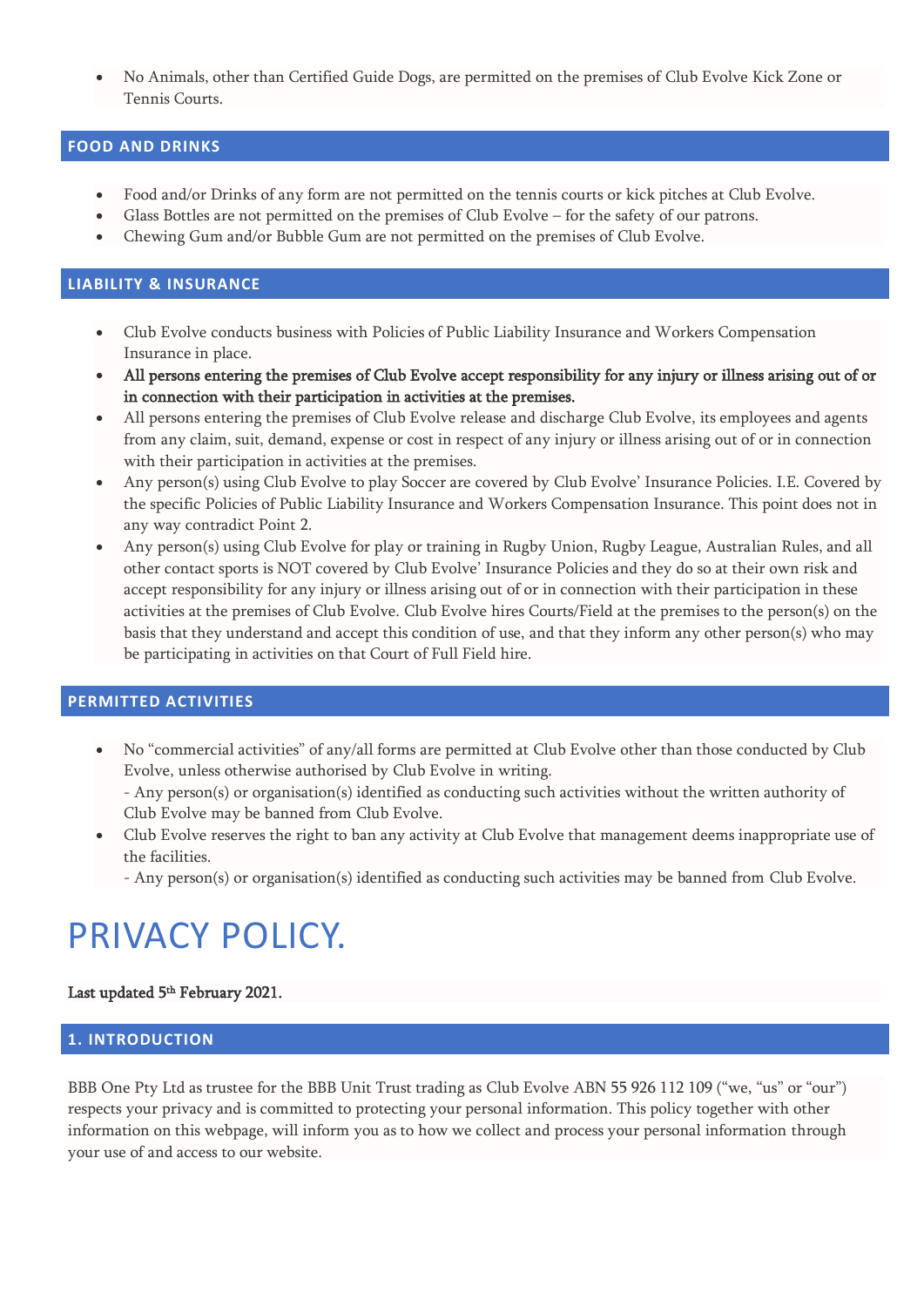#### **2. CHANGES TO OUR PRIVACY POLICY**

This privacy policy applies from the date set out at the beginning of them. Any changes we may make to our privacy policy will be posted on our website or, where we feel it more appropriate, we will communicate the changes to you by email or other means.

#### **3. THIRD PARTY LINKS**

Our website may include links to other websites, plug-ins and applications provided by others, including those acting on our behalf. Clicking on those links or enabling those connections may allow third parties to collect or share data about you, and they will have their own privacy policies. We do not control third party websites and are not responsible for their privacy policies or actions. When you leave our website, we encourage you to read the privacy policy and terms of use of every website you visit.

#### **4. THE PERSONAL INFORMATION WE COLLECT ABOUT YOU**

Personal information means any information about an individual from which that person can be identified. It does not include information where the identity of the individual has been removed (anonymous data).

We collect, use, store and process personal information about you, including:

- identity information, including name, title, d.o.b., organisation name;

- contact information, including email address, telephone number(s);

- purchase and transaction information, including details about payments to and from you or your nominated payment service provider and other details of any products or services which you have purchased or might purchase from us, bank account and credit card details; and

- customer service information, including your customer service enquiries and comments.

#### **5. IF YOU FAIL TO PROVIDE PERSONAL INFORMATION**

If you choose not to provide the personal information as requested, we may not be able to supply you with our products or services.

#### **6. HOW IS YOUR PERSONAL INFORMATION COLLECTED?**

We use different methods to collect information from and about you including through:

by corresponding with us by post, telephone, email or otherwise;

your interactions and use of our website, such as your location data, website usage and other communication data. Please see section 10 of this privacy policy.

# **7. PURPOSES FOR WHICH WE WILL COLLECT OR USE YOUR PERSONAL INFORMATION**

We collect and use your personal information for any of the following purposes:

- to respond to your enquiry via the contact form on our website; and

- to use data analytics to improve our website, products/services, marketing, customer relationships and experiences; and

- all practical event management

#### **8. STORAGE AND SECURITY OF YOUR PERSONAL INFORMATION**